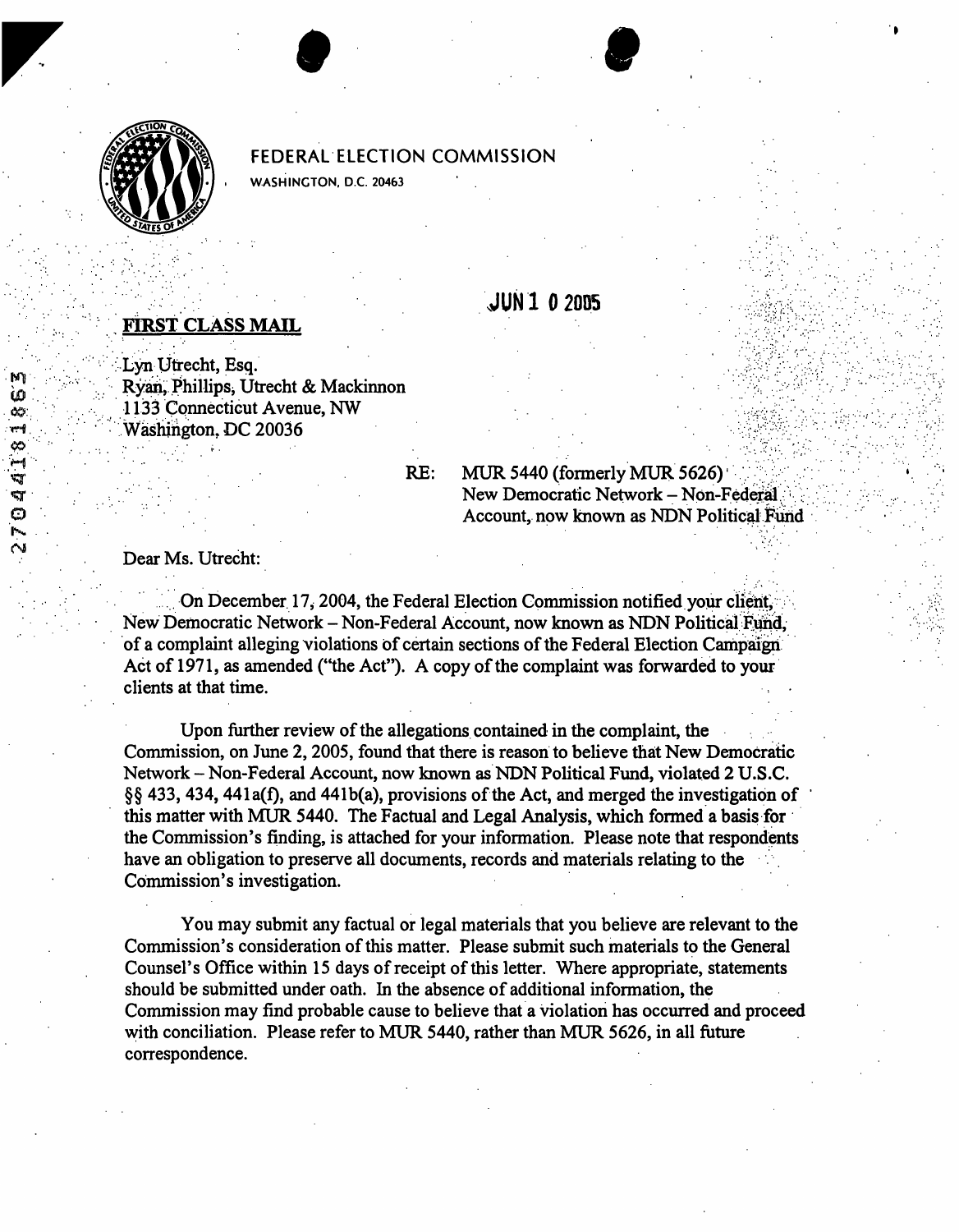**MUR 5440 New Democratic Network** - **Non-Federal Account Page 2** 

Requests for extensions of time will not be routinely granted. Requests **must** be made in writing at least five days prior to the due date of the response and specific **good**  cause must be demonstrated. In addition, **the,** Office of the General Counsel ordinarily will not give extensions beyond 20 days.

This matter will remain confidential in,accordance with **2 U.S.C.** .  $\frac{6}{9}$  437g(a)(4)(B) and 437g(a)(12)(A), unless you notify the Commission in writing that you wish the investigation to be made public.

If you have any questions, please contact Julie McConnell, the attorney assigned to this matter, at (202) 694-1650.

Sincerely,

. ' .

Scott E.' **Thomas**  Chairman '

Enclosure

Factual and Legal Analysis

**I**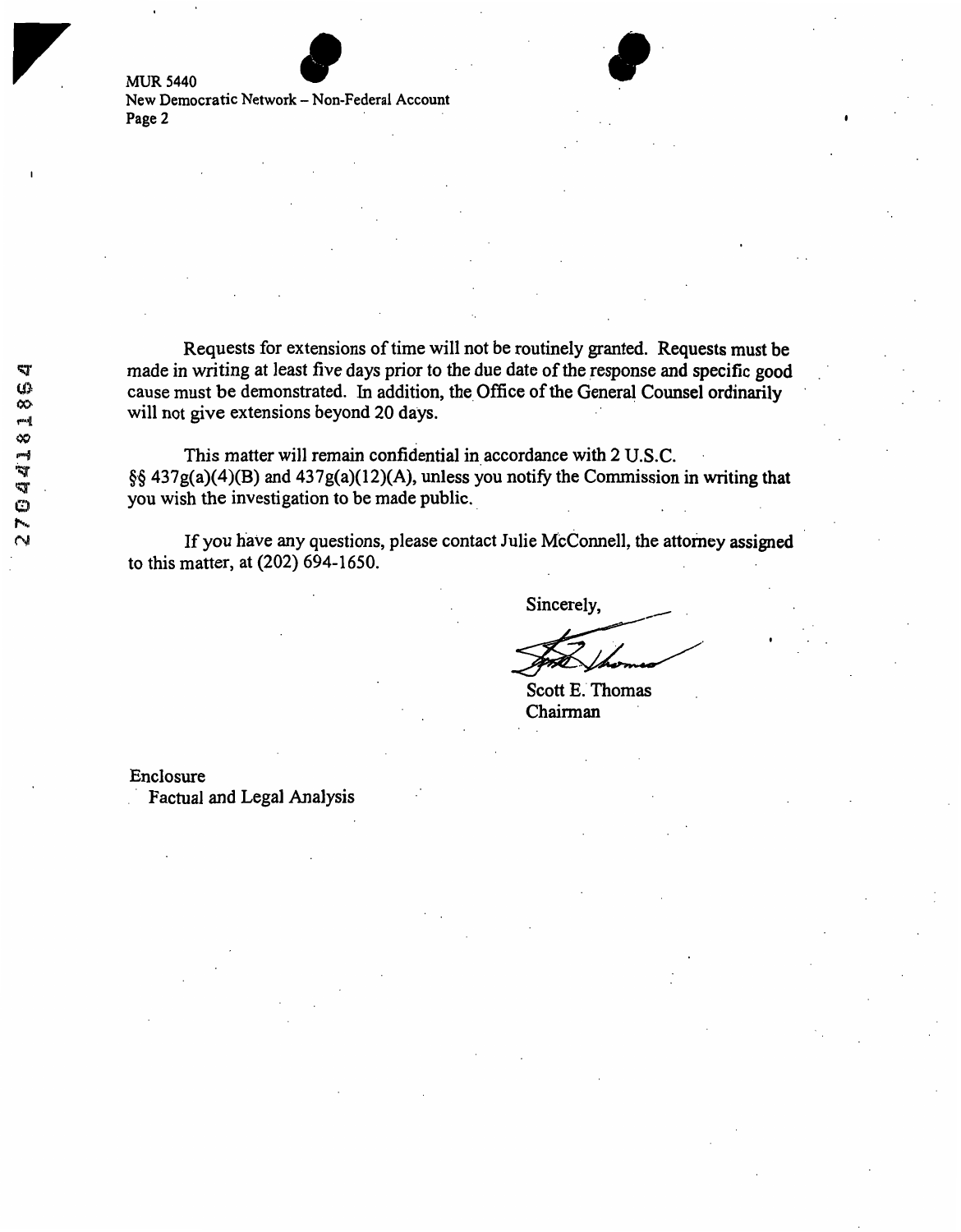## **FEDERAL ELECTION COMMISSION**

## **FACTUAL AND LEGAL ANALYSIS**

RESPONDENT: New Democrat Network MUR: 5440 (formerly MUR 5626)

i,

# **I. INTRODUCTION**

This matter involves allegations that New Democrat Network – Non-Federal Account, now known as NDN Political Fund ("NDN **527"),** an entity organized under Section **527** of the Internal Revenue Code, has violated various provisions of the Federal Election Campaign Act of 1971, as amended ("the Act"). Specifically, the complaint alleges that NDN **527** is a federal political committee that has failed to report its contributions and expenditures to the Commission and to comply with the Act's contribution limits and source prohibitions. *See* **2** U.S.C. **66** 434, 441a(a)(l)(C) and 441b(a). In its response, NDN **527** asserts that it is a *bonafide* membership organization with a separate segregated fund, rather than a political committee, because it has not made expenditures meeting the statutory threshold for political committee status and its major purpose is not nominating or electing candidates to federal office.

NDN **527** is also a Respondent in MUR 5440. In that matter, the Commission found reason to believe, *inter alia,* that NDN **527** and its separate segregated fund, New Democrat Network - PAC ("NDN PAC") were operating as a single political committee with federal and non-federal accounts and had violated the Act by failing to use federal funds to pay for certain advertisements. The Subpoena and Order issued to NDN **527** and NDN PAC in MUR 5440 requested information about the organization's structure, public communications and fundraising solicitations; the investigation in that matter is ongoing. Given the overlap in information needed to resolve both potential theories of liability, adding political committee status as an alternative to the allocation theory does not add substantially to the resources necessary to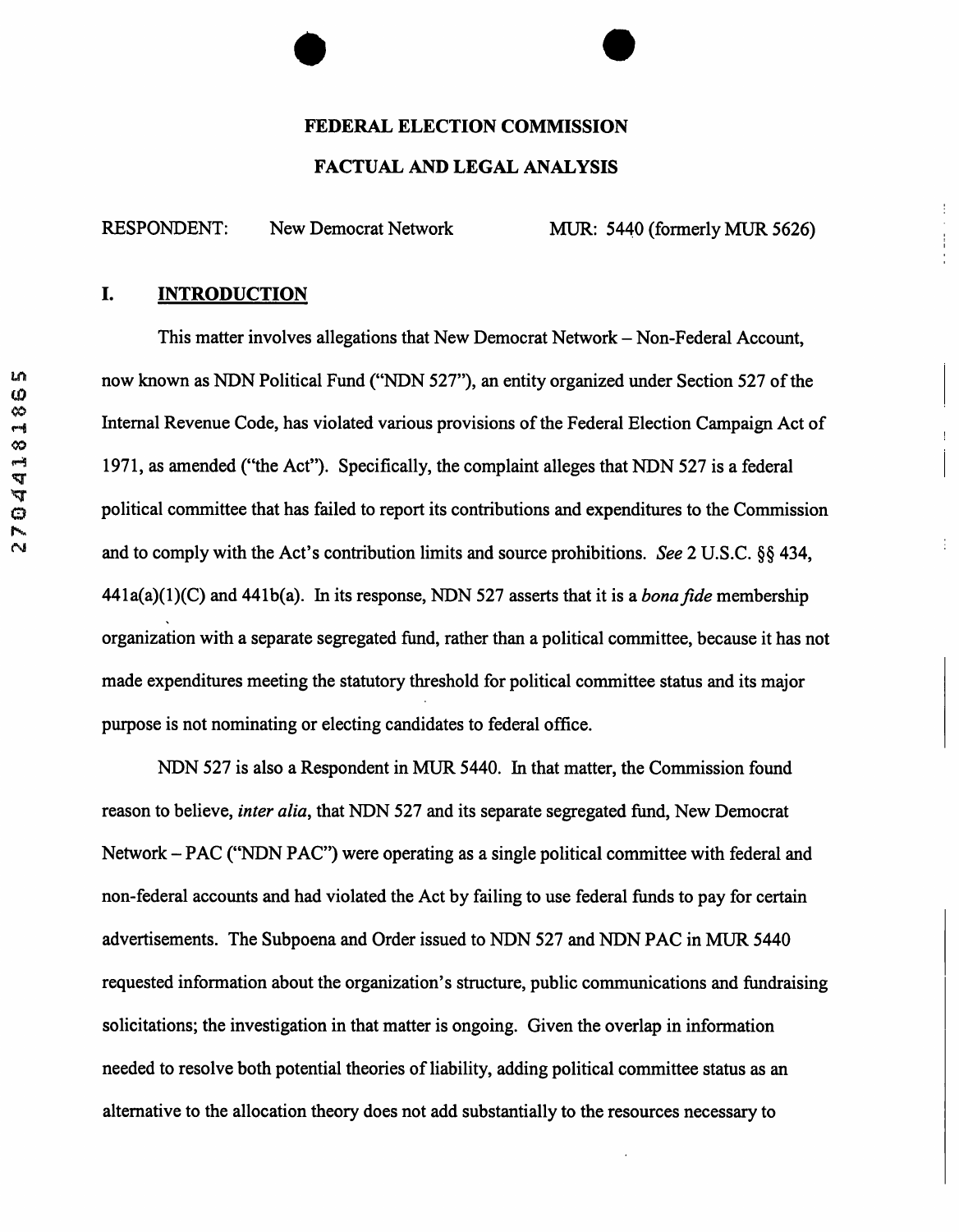resolve the pending matter or significantly increase the burden on Respondents. For this reason, and the fact that information available at this time regarding NDN **527's** activities indicates that at least one of its main goals is to influence federal elections, there is reason to investigate whether the activities of NDN **527** triggered political committee status.

Accordingly, there is reason to believe that NDN **527** violated **2** U.S.C. *\$5* 433,434,

441a(f), and 441b(a). The Commission merges this matter into MUR 5440 to continue the

investigation on alternative theories.

# **11. FACTUAL AND LEGAL ANALYSIS**

## **A. FACTS**

~ ~~ ~ ~~

NDN **527** is registered with the Internal Revenue Service as a **527** organization. It

represents itself as **a** membership organization with a separate segregated fund, NDN PAC.'

NDN **527's** IRS registration states that its purpose is "TO communicate with the public on issues

I

<sup>&</sup>lt;sup>1</sup> New Democrat Network ("NDN") formed in 1996 as a political committee with federal and nonfederal accounts, registering the federal account with the Commission and the nonfederal account, which was then called New Democrat Network, with the IRS as a 527 organization. Under this structure, NDN was a Respondent in MUR 5121, which involved allegations of affiliation between NDN and various campaign committees. *See generally* MUR *5* 12 1, First General Counsel's Report at n. 13,26 (recommending no reason to believe on afiliation and RTBNFA on disclaimer violations). It is also the subject of an ongoing audit of its 2002 cycle activity.

NDN PAC, which it registered with the Commission. *See* MUR 5626, Response at 1; MUR 5440, Declaration of Simon Rosenberg at 1. NDN 527, the former nonfederal account, is the connected organization of NDN PAC and remains registered with the IRS under the same tax identification number. NDN 527 has attempted several times to terminate its former federal account, but was unable to do **so** during the pendency of the previous enforcement matter, which concluded on November 18,2003; termination of this account remains unavailable because of the ongoing audit. Although the former federal account remains registered with the Commission, it disclosed no receipts, disbursements or cash-on-hand for the 2004 cycle. On February 5,2003, NDN reorganized as a membership organization with a separate segregated fund,

Federal Account on January 3 1,2005, and to NDN Political Fund on April 14,2005. The IRS registration for NDN Political Fund states that it is "connected" to NDN but does not specify that the connected entity is NDN PAC. *See*  NDN Political Fund, Form 8871, Notice of 527 Status at 2 (Apr. 14,2005). **This** name change coincides with a modification to NDN's website, which now states that NDN is a membership organization that operates through two affiliates, NDN Political Fund and NDN PAC, suggesting that the organization recently created a third entity under the **NDN** umbrella. *See* About NDN, *at* http://www.newdem.org/about (last visited May 3,2005). Because these changes occurred recently, the investigation in MUR 5440 has not yet resolved issues regarding NDN's structure and operation. NDN 527 formally changed its name **from** New Democrat Network to New Democrat Network - Non-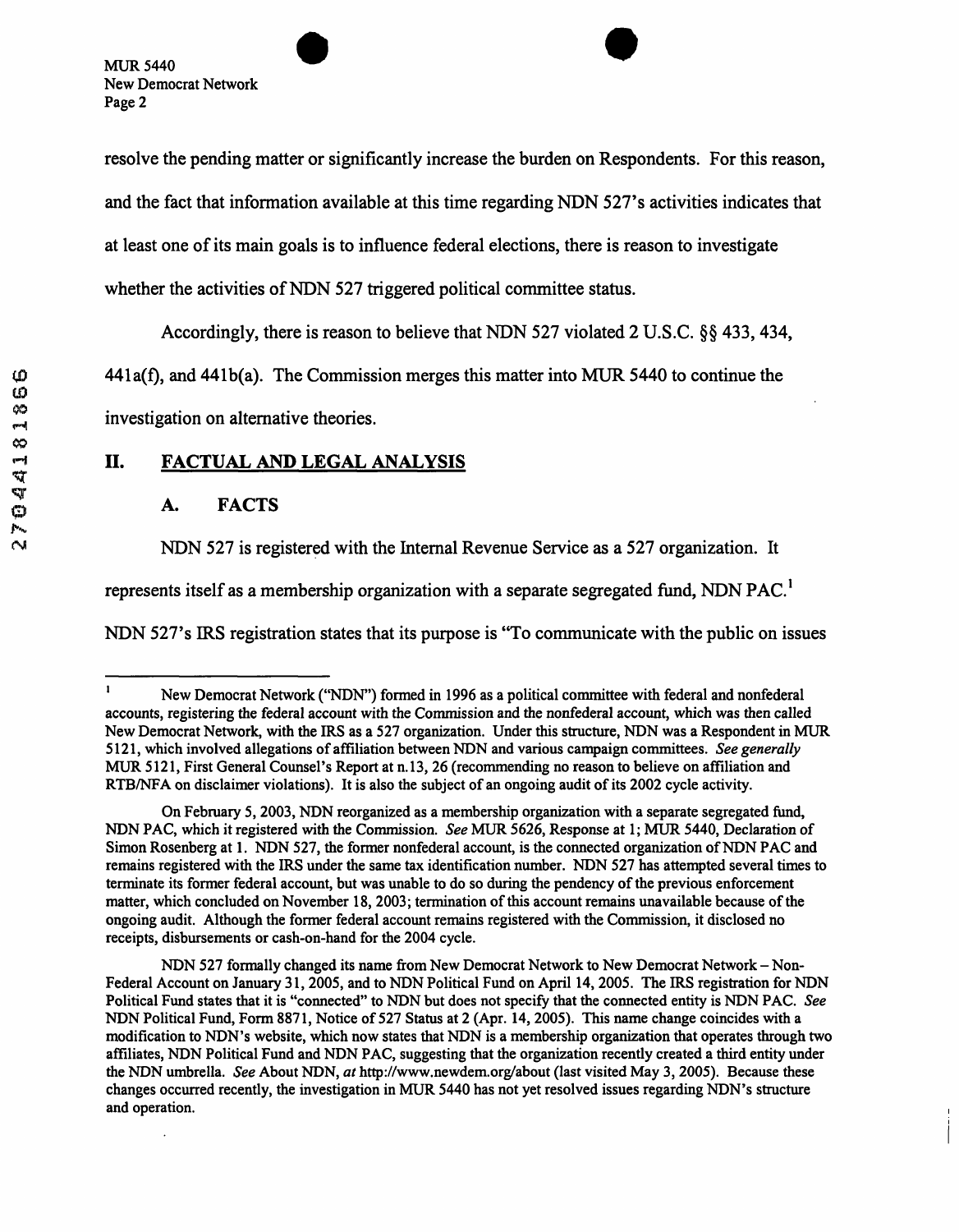that relate to the election of candidates for federal, state or local office or the legislative process in a manner that does not expressly advocate the election or defeat of a particular candidate."<sup>2</sup> During the 2004 election cycle, the website shared by NDN PAC and NDN 527 stated that the mission of the organization was to elect "public servants at all levels of government who believe that the Democratic Party needs to find ways to lead our country into a new era while holding true to our most cherished values."<sup>3</sup> Currently, NDN 527's website states,

> NDN is a national membership organization which fights each day to restore the promise of America, promotes strategies to modernize progressive politics and invests in a new generation of emerging leaders. NDN and its community works with other allied groups to build a strong, vibrant and powerful progressive politics capable of meeting the challenges of the 21st century.<sup>4</sup>

In furtherance of its goal to invest in emerging leaders, NDN 527 endorses state and local candidates, while NDN PAC, a multicandidate committee, endorses and makes direct contributions to federal candidates.<sup>5</sup>

Beginning in early **2003,** NDN 527 launched its Hispanic Project, an advertising campaign directed at Hispanic Americans that included more than twenty commercials on Spanish-language television, radio and Internet-based media.<sup>6</sup> In connection with this project, NDN **527** aired advertisements directed to Spanish-speaking voters in Florida, Nevada,

Colorado, New Mexico and Arizona during the 2004 election cycle, and expanded its advertising

I

**NDN, Form 8871, Notice of 527 Status (amended Jan. 1,2005). 2** 

*See generally* MUR **5440, Factual and Legal Analysis. 3** 

**About NDN,** *ut* **http://www.ndn.org/about (last visited May 3,2005). 4** 

See MUR 5626, Response at 9; see also NDN List, at http://www.ndnpac.org/new-leaders/ndn-list.html **5 (last visited May 3, 2005).** 

*See* **Hispanic Project,** *ut* **http://www.ndn.org/hlspanicproject (last visited May 3,2005). 6**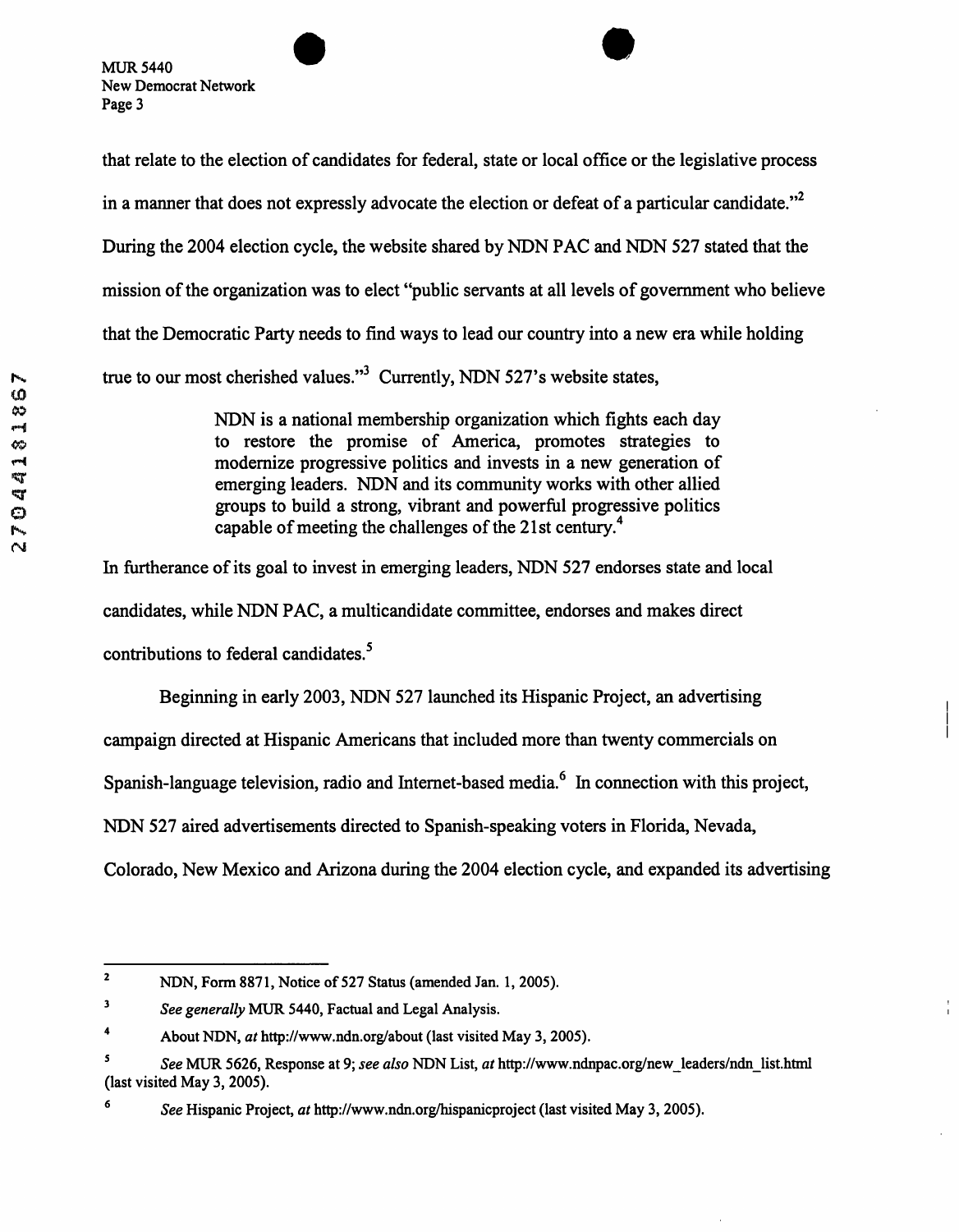campaign to Ohio, Pennsylvania, Wisconsin, and Michigan in the last six weeks of the cycle.<sup>7</sup> While many of the advertisements did not reference a federal candidate, but rather contained generic pro-Democrat language, several others criticized President Bush. For example, one television advertisement, criticizing President Bush's lack of funding for higher education for minorities, featured a girl asking, in Spanish, "President Bush, why did you break your promise?" Another Spanish-language advertisement, entitled "Nombre," criticizes President Bush and cautions viewers to "Beware of the name Bush. Be careful, Iraq is a failure."

During the **2004** cycle, **NDN 527** also ran a media campaign entitled "Restoring the Promise of America."<sup>8</sup> This advertising campaign included television advertisements aired in Alaska, Colorado, and Oklahoma that were tailored to each state and criticized Republican handling of the economy. The complaint asserts that **NDN 527's** website stated the following at the time the advertisements aired:

I

 $\mathbf{I}$ 

NDN has dramatically escalated its national "Restoring the Promise" campaign, adding a compelling new set of television ads in Alaska, Colorado and Oklahoma and a new national effort to engage millions of citizens on the Internet.. .. This new effort builds on NDN's \$6 million Spanish-language campaign that has been running ads *in Jive battleground states* for months. To date, NDN has run television ads in *seven battleground states* this year-Alaska, Arizona, Colorado, Florida, New Mexico, Nevada and Oklahoma.<sup>9</sup>

According to its current website, polls conducted by NDN **527** to test the effectiveness of its

"Restoring the Promise" advertisements concluded that viewing the ads made undecided voters

more favorably disposed toward the Democratic Party, more unfavorably disposed to the

See *id.*; see also NDN, 2003 Form 990, Return of Organization Exempt from Income Tax (Nov. 12, 2004) **(stating that the purpose of the Hispanic Project is "encouraging the Hispanic population of the United States to vote Democrat").** 

**See Restoring America's Promise,** *at* **http://www.ndn.org/promise (last visited May 3,2005). 8** 

**See MUR 5626, Complaint at 4-5 (emphasis added).**  *9*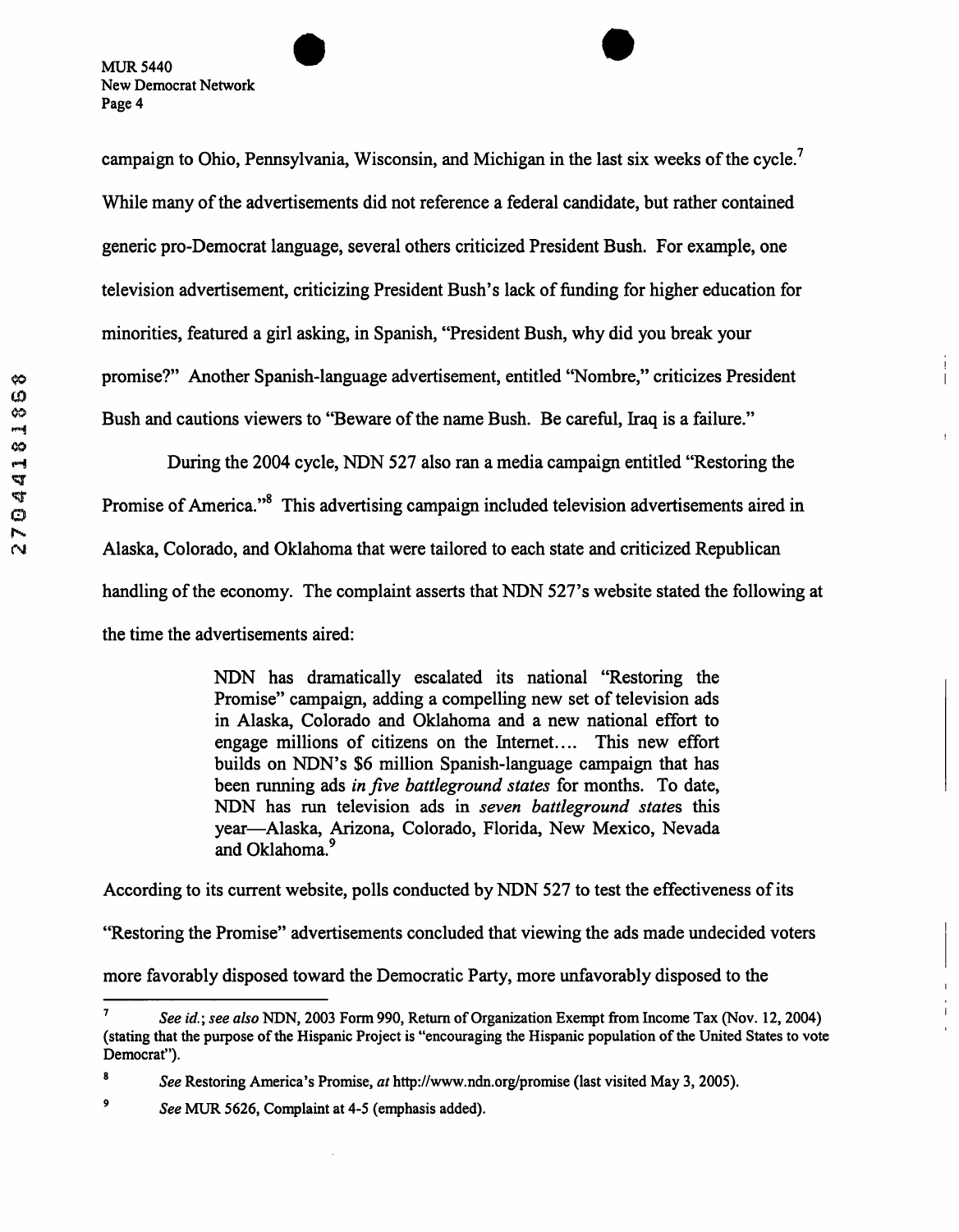Republican Party, more likely to vote Democratic, and less likely to vote Republican. Also, these advertisements purportedly served to counter advertisements aired by conservative groups, including Americans for Job Security, Club for Growth, and the Chamber of Commerce, and helped "ensure that a positive message about the Democratic agenda was heard, and that the agendas of the two parties were accurately compared."<sup>10</sup>

Finally, NDN 527 operates the New Majority Coalition Project, a multi-year research program designed "to help identify the characteristics and concerns of America's changing electorate; effectively communicate a Democratic message to them; develop a potent critique of President Bush and the GOP; and devise a strategy that energizes our party's base and attracts swing voters in order to build a lasting Democratic coalition."<sup>11</sup> With the goal of "building a new progressive majority," beginning in August 2002, NDN 527 drafted memos proposing a policy agenda for Democratic candidates, and funded polls of likely voters, many of which focused on undecided voters and measured voters' perceptions of Pres. Bush.<sup>12</sup> A June 10, 2004 polling memo entitled, "2004 Research Shows Good News for Democrats,'' for example, examined the favorable/unfavorable ratings of the Democratic and Republican parties, studied how various categories of voters - several of which it identified as "Def[inite] Kerry," "DefIinite] Bush," "Swing," **and** "Battleground" - rated various issues, and explored the impact of Ralph Nader's candidacy on Senator John Kerry's poll ratings.<sup>13</sup>

*See id.*  **IO** 

*See* **New Majority Coalition,** *at* **http://www.ndn.org/newmajoritycoalition (last visited May 3,2005). II** 

*See, e.g.* , **NDN Strategy Memorandum,** *available at* **http://www.ndn.org/newmajoritycoalition/ I2 nmc-strategy.html (Sept. 15,2004) (poll conducted by Mark Penn about voters' perceptions of President Bush and Senator John Kerry and the relative strengths of the Republican and Democratic Parties on various issues).** 

*See* **Memorandum from Simon Rosenberg** *et al,* **NDN-MUR 5440 000039-48 (included as an Internet link in a January 2005 membership renewal notice produced as NDN-MUR 5440 000024-27). 13**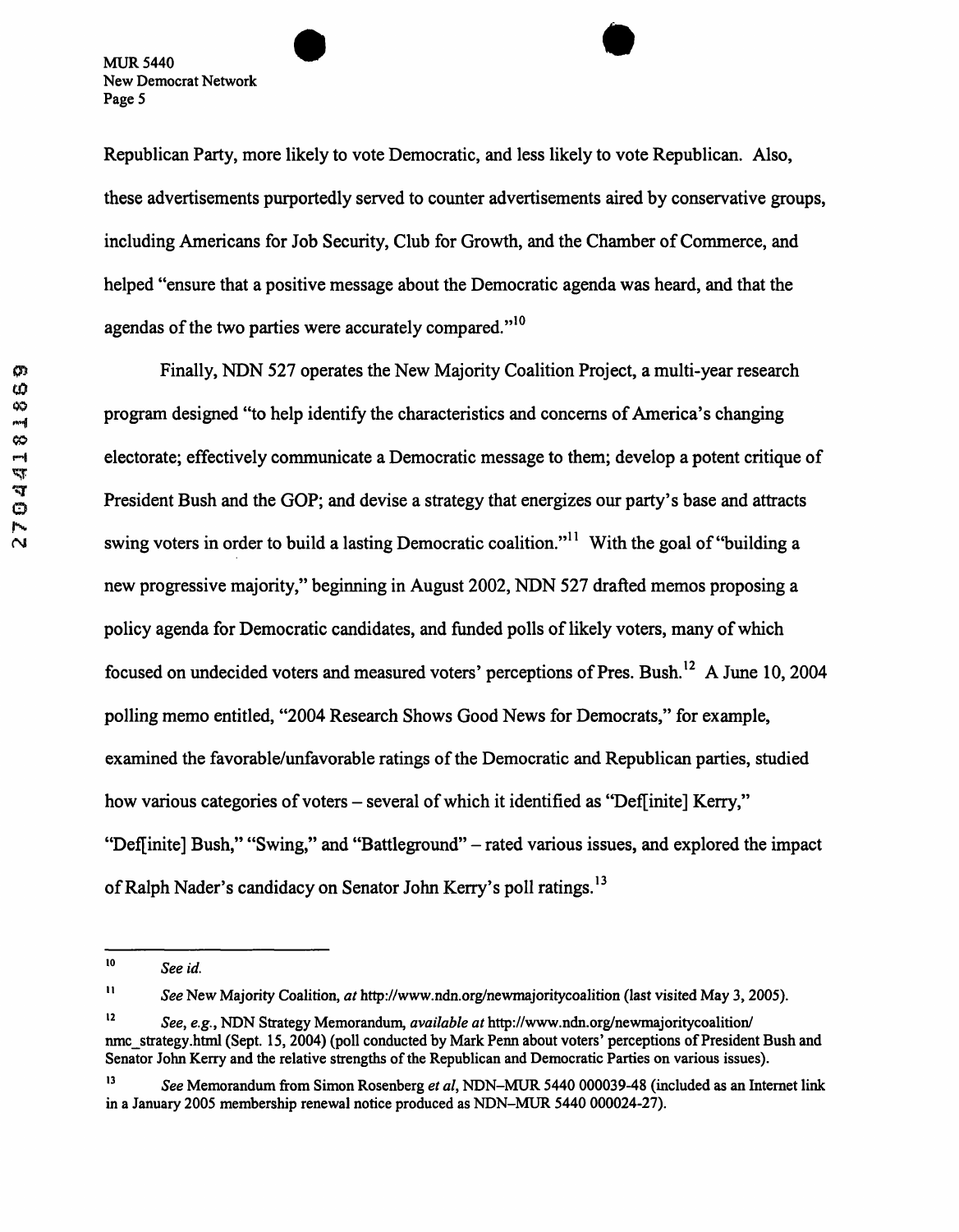#### **B. ANALYSIS**

The Act defines a "political committee" as any committee, club, association, or other group of persons that receives "contributions" or makes "expenditures" for the purpose of influencing a federal election which aggregate in excess of \$1,000 during a calendar year. *See*  2 U.S.C. § 431(4)(A).<sup>14</sup> For the purpose of triggering political committee status, the Act defines the terms "contributions" and "expenditures" as including "anything of value made by any person for the purpose of influencing any election for Federal office." *See* 2 U.S.C. **\$6** 431(8)(A)(i), (9)(A)(i); *see also FEC v. Survival Education Fund, Inc.,* 65 **F.3d** 285,295 (2nd Cir. 1995) (where a statement in a solicitation "leaves no doubt that the funds contributed would be used to advocate [a candidate's election or] defeat at the polls, not simply to criticize his policies during the election year," proceeds from that solicitation are contributions).

As a Section 527 organization, NDN 527 is by law "a party, committee, association, fund, or other organization (whether or not incorporated) organized and operated primarily for the purpose of directly or indirectly accepting contributions or making expenditures, or both, for **an** exempt function." 26 U.S.C. **6** 527(e)( 1). The "exempt function" of 527 organizations is the "fimction of influencing or attempting to influence the selection, nomination, election, or appointment of any individual to any Federal, State, or local public office or office in a political organization," or the election or selection of presidential or vice presidential electors. 26 U.S.C. **6** 527(e)(2). As a factual matter, therefore, an organization that avails itself of 527 status has effectively declared that its primary purpose is influencing elections of one kind or another.

**To address overbreadth concerns, the Supreme Court has held that only organizations whose major purpose <sup>14</sup> is campaign activity can potentially qualify as political committees under the Act.** *See, e.g., Buckley v. Valeo,* **424 U.S. 1,79 (1976);** *FEC v. Massachusetts Citizens for Li\$e,* **479 U.S. 238,262 (1986).**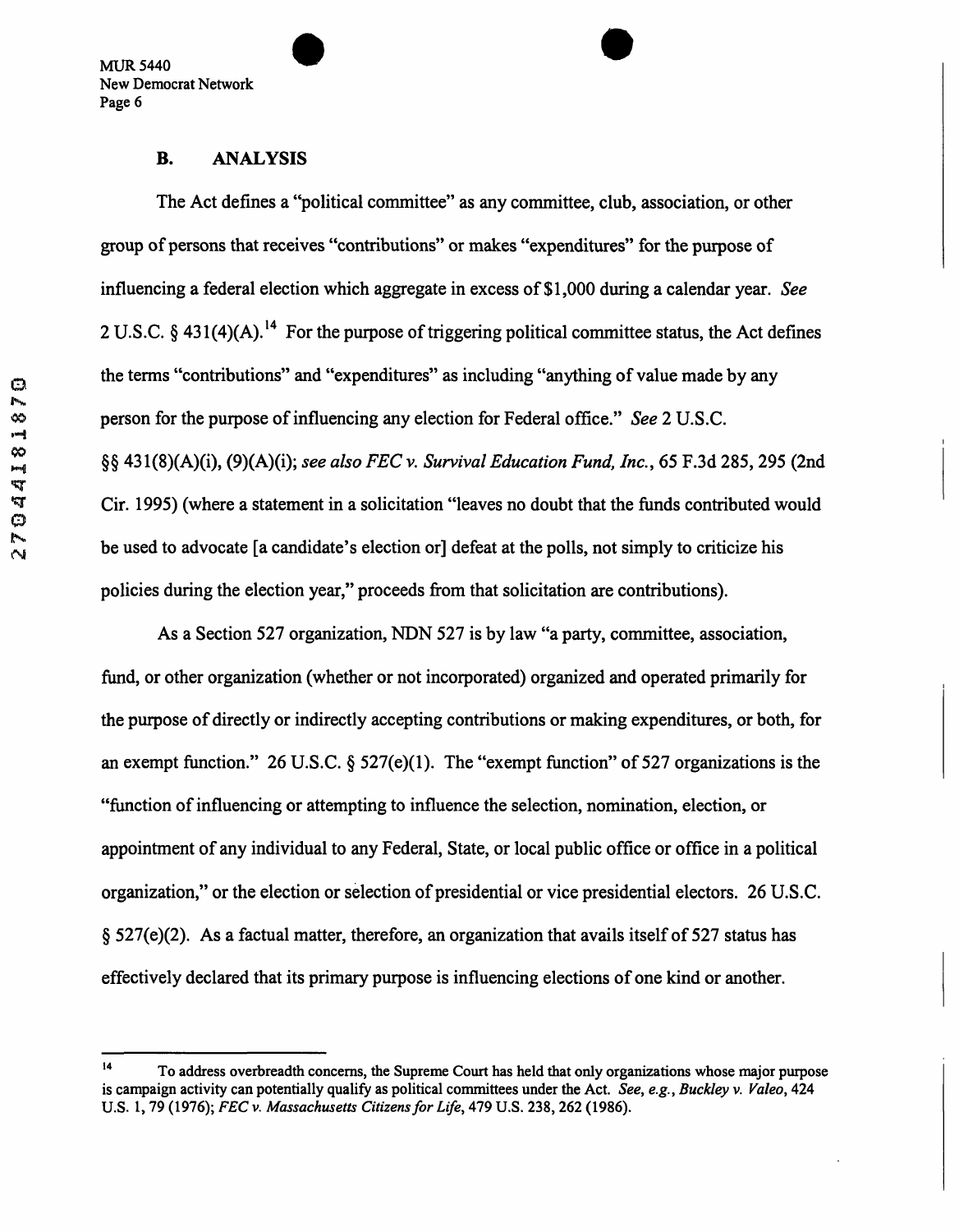**As** discussed above, **NDN 527** is a Respondent in MUR **5440.** Although more information is needed, information currently available indicates that **NDN 527's** major purpose may be federal campaign activity. For example, during the **2004** election cycle, several of **NDN 527's** advertisements attacked or opposed President Bush. In addition, as discussed above, **NDN 527** targeted battleground states with its generic advertising campaigns. Moreover, polls conducted by **NDN 527** analyzed the television-viewing habits and voting patterns of "swing" or "toss up" voters, examined voters' perceptions of President Bush and Senator John Kerry, and tested how various issues and messages polled with different categories of voters, all with the stated goals of "develop[ing] a potent critique of President Bush and the GOP" and "devis[ing] a strategy that energizes our party's base and attracts swing voters in order to build a lasting Democratic coalition."<sup>15</sup> Because NDN 527 also participated in state and local campaign activity as well **as** generic party building, however, the conclusion that federal campaign activity is its major purpose requires further investigation.

In **MUR 5440, NDN 527** produced DVDs containing television and Internet advertisements, which it represented as all of its public communications. While many of NDN **527's** advertisements contained generic pro-Democrat language, several attacked or opposed President Bush.<sup>16</sup> On the contributions side, NDN 527 has produced a representative sample of its fundraising solicitations and membership renewal letters. Although these solicitations contain generic electoral language, none refers to a specific federal candidate or election." NDN **527,** 

<sup>&</sup>lt;sup>15</sup> *See, e.g., The Door Is Open, available at http://www.ndn.org/assets/pdf/thedoorisopen.pdf (Aug. 7, 2003). See supra* **p. 4. 16** 

*See, e.g.,* **NDN NDN-MUR 5440 000035 ("It is the strength of** our **members that allows us to create** our **successful media campaigns, advocate for** our **powerful agenda, support the best candidates in the toughest races across the country and launch efforts to meet the conservative challenge by building a new progressive infrastructure** ."). **17**